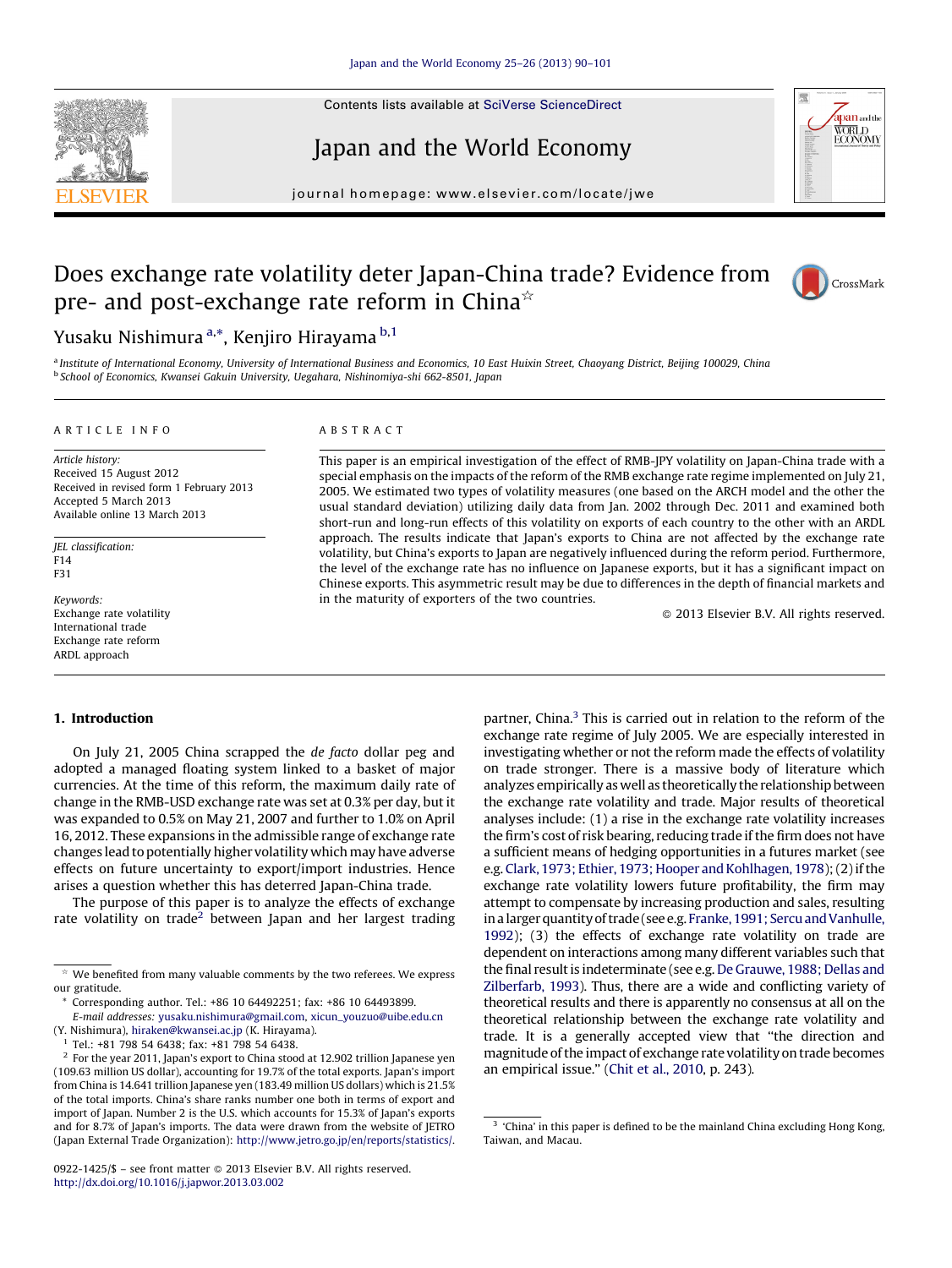Empirical studies have devised various measures of exchange rate volatility, utilized different sets of data such as aggregate trade data, bilateral trade data, and sectoral trade data, and applied various statistical methods, e.g. OLS, co-integration analysis, error correction model, panel analysis, among others. Empirical results are also very diverse, producing no unified view on the issue.<sup>4</sup>

Most empirical works have so far involved advanced economies, but recently researchers have chosen to study developing as well as emerging countries. Poon et al. [\(2005\)](#page--1-0) examine aggregate export data of five Asian countries (Indonesia, Japan, South Korea, Singapore, and Thailand) and report that the exports of Indonesia and Thailand are positively affected by the exchange rate volatility in the long run and that the export of Singapore is also positively affected in the short run. According to [Choudhry](#page--1-0) (2008), the exchange rate volatility exerts a significantly positive effect on the real export by Canada, Japan, and New Zealand to the U.K. On the other hand, Arize et al. [\(2008\)](#page--1-0) conclude that the exchange rate volatility has a significantly negative effect on the export by eight Latin American countries both in the short and the long run. Similarly Chit et al. [\(2010\)](#page--1-0) produce evidence on the negative effect of volatility on trade in five emerging East Asian Countries (China, Indonesia, Malaysia, the Philippines and Thailand). Hall et al. [\(2010\)](#page--1-0) looked at ten emerging market countries and eleven developing countries with the result that export of developing countries is negatively impacted by exchange rate volatility, but that there was no significant relationship between export and volatility in emerging market countries.

After all there seem to be many studies reporting a significantly negative relationship between exchange rate volatility and trade (Arize et al., 2000, 2003; [Doganlar,](#page--1-0) 2002; Baak et al., 2007). However, there are some with the opposite result [\(McKenzie](#page--1-0) and [Brooks,](#page--1-0) 1997; Doyle, 2001; Bredin et al., 2003) and there are yet others with ambiguous results ([Aristotelous,](#page--1-0) 2001; Tenreyro, [2007\)](#page--1-0). Thus, we need to gather more evidence on this relationship by examining specific countries and industries.

We focus on the bilateral trade between Japan and China which has been rarely studied so far.<sup>5</sup> An analysis of the bilateral data has a few advantages relative to that of the aggregated data. Firstly, aggregate data may cloud the picture by summing over different responses, namely positive and negative relationships may cancel each other out in the aggregate data. Use of bilateral trade data is free from such an aggregation bias. Secondly, when a country's trade with the rest of the world is analyzed, the effective exchange rate of this country is adopted, but this also tends to ignore changes in individual exchange rates. The bilateral exchange rate can be exploited if one looks at the bilateral trade, which will give a more precise result on the effect of volatility on trade, enabling us to draw more specific implications from the analysis.

Papers which examine the effect of exchange rate volatility on the bilateral trade between Japan and China are An and [Huang](#page--1-0) [\(2009\)](#page--1-0) and [Nishimura](#page--1-0) (2010). The former collected quarterly data from 1994.Q1 to 2009.Q1 and applied Johansen co-integration tests to analyze the long-run relationship between the RMB-JPY (number of RMB per JPY) volatility and real exports/imports. Their analysis indicates that an increase in the exchange rate volatility exerts a negative effect on bilateral trade in the long run. The latter employs monthly data from January 1999 to June 2008 and estimated an error correction model to analyze the effect of RMB-JPY volatility on China's real exports to Japan. His result is that China's export to Japan is not affected by the changes in the exchange rate in the short run, but that its volatility has a negative impact on trade.<sup>6</sup>

In relation to the preceding studies summarized above, this paper has possibly three areas of contribution. In the first place, the new contribution lies in the focus on the reform of the exchange rate regime initiated in July 2005. Almost all the past studies examining China (see footnote 4) do not consider the effects that this reform may have had on her trade. An empirical analysis of these effects would provide important background information to the future liberalization and internationalization of RMB.

In the second place, we analyze both the short-run and long-run effects of the exchange rate volatility on trade. An and Huang [\(2009\)](#page--1-0) examine only the long-run relations, while [Nishimura](#page--1-0) (2010) analyzes only the short-run effects. Others who analyze both shortrun and long-run relationships often report conflicting results on different time spans. In this paper we adopt the Autoregressive DistributedLag (ARDL) approach which is capable of carrying out cointegration tests irrespective of the order of integration. Consequently we can carry out both the short-run and long-run analyses of the effects of the RMB-JPY exchange rate on Japan-China trade.<sup>7</sup>

Thirdly, since available data was in short supply so far in this field of study, most economists have used aggregated trade data between one country and the rest of the world ([McKenzie,](#page--1-0) 1999). Studies with sectoral trade data are relatively few, thus our analysis with such data constitutes an important contribution to the literature.

This paper is structured as follows. In Section 2, the model specification of this paper is laid out. Section [3](#page--1-0) explains derivation of two exchange rate volatility measures. Section [4](#page--1-0) is an exposition of the ARDL approach and we present the estimation results in Section [5.](#page--1-0) Section [6](#page--1-0) concludes the paper.

#### 2. Model specification

Various model specifications have been proposed in the study of the effect of exchange rate volatility on bilateral trade.<sup>8</sup> The most common specification is to explain export in terms of partner country's income, relative price (or real exchange rate),

<sup>4</sup> Important survey articles in this area are Cote [\(1994\),](#page--1-0) [McKenzie](#page--1-0) (1999), and [Bahmani-Oskooee](#page--1-0) and Hegerty (2007).

<sup>5</sup> However, there are quite a few studies which examine China or Japan individually. Literature which analyzes Japan includes [Choudhry](#page--1-0) (2008) who concluded that the exchange rate volatility has a significantly positive impact on Japan's real export to the U.K.; [Bahmani-Oskooee](#page--1-0) and Hegerty (2008) who examined trade data on 117 specific commodities traded between Japan and the U.S. with a result that no significant effect was found in many commodities. Studies on China are the following. Chou [\(2000\)](#page--1-0) analyzed China's total export and export of four sectors (food stuffs, industrial materials, manufactured goods and mineral fuels) to give evidence on negative effects on total exports, manufactured goods and mineral fuels sectors. [Bahmani-Oskooee](#page--1-0) and Wang (2007) utilized data on 88 specific commodities traded between China and the U.S. and conclude that many of China's exports to the U.S. are influenced negatively and that many of the U.S. exports to China are influenced positively by the real RMB-USD volatility. [Wesseh](#page--1-0) et al. [\(2012\)](#page--1-0) did not find any significant relationship between South Africa's export to China and RMB-ZAR volatility at the aggregate level, but their analysis of sectoral data produce evidence of significantly positive and negative relationships. None of these studies, however, focus on the effects of the reform of the exchange-rate regime in July 2005.

<sup>6</sup> [Nishimura](#page--1-0) (2010) applied unit root tests to relevant variables and found that all the variables are  $I(1)$  except the exchange rate volatility which turned out to be  $I(0)$ . Thus, he did not carry out a long-run analysis (i.e. Johansen tests) involving volatility.

 $7$  There can be an alternative approach which adopts the JPY-USD and/or RMB-USD rates since most of the Japan-China trade is billed in US dollars. However, the relevant price computed by an importer in China (Japan) is the Japanese (Chinese) local price divided (multiplied) by the RMB-JPY exchange rate which obviously implies one should use the RMB-JPY rate as an important factor in Japan-China trade.

<sup>8</sup> These model specifications are summarized in detail in [McKenzie](#page--1-0) (1999), [Table](#page--1-0) 2 (pp. 80–83), [Bahmani-Oskooee](#page--1-0) and Hegerty (2007), [Table](#page--1-0) 2 (pp. 226–230), [Table](#page--1-0) 3 (pp. 238–241), [Table](#page--1-0) 4 (pp. 247–249). If a panel data set is used to analyze multiple countries, the researcher tends to adopt a gravity model which takes into account two countries' proximity to each other or common borders.